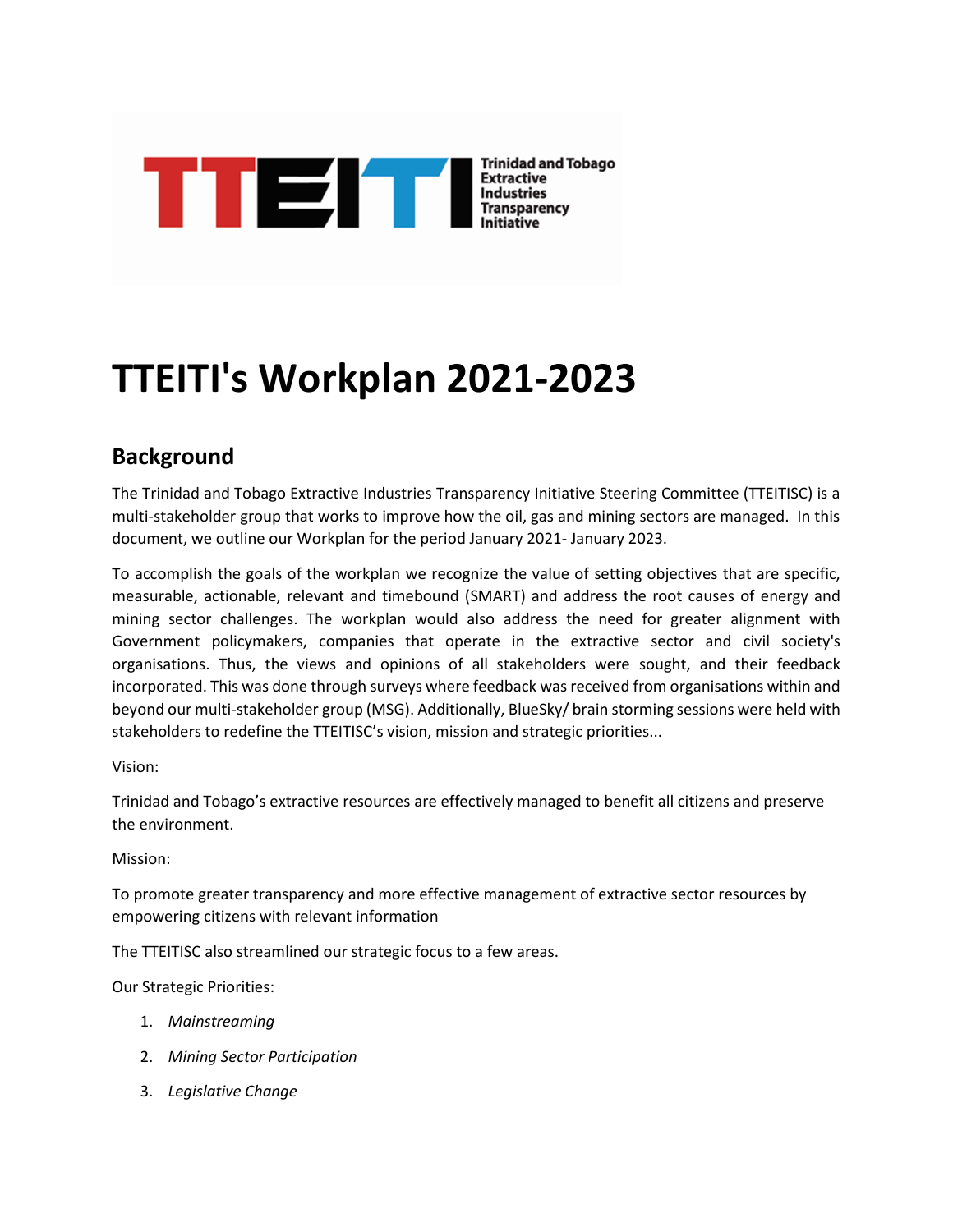- 4. *Public Awareness*
- 5. *Environmental Reporting and Impact*
- 6. *Empowering the TTEITI Secretariat*

The annual cost to implement our Workplan is TT\$ 1,339,800 (TT\$ 2,679,600 for the two-year duration) of which 70% will be funded by the Ministry of Energy and Energy Industries (MEEI). The Government through a Cabinet- decision, funds all technical and administrative support required by the TTEITI. The Secretariat also intends to seek the additional 30% funding required through collaboration with external donor agencies namely the EU, the US Embassy and the British High Commission.

## **Mainstreaming**



The 2019 EITI standard requires implementing countries to make transparency an integral and routine feature of their governance and management systems. As a result, implementing countries are moving toward making information required by the standard, available through websites and online portals. This ensures that the data available to the public is timely and easy to access. Additionally, the EITI open data policy speaks to making government systems open by default.

- **ACTIVITY 1***:* The TTEITI Secretariat already undertook a mainstreaming mapping exercise and a new study will identify gaps in mainstreaming. The new study will identify impediments to mainstreaming/systematic disclosure, outline recommendations and costs necessary to close gaps to institutionalize systematic disclosure in Trinidad and Tobago.
- **DESIRED OUTCOME:** 
	- The MEEI and other state agencies adopt systematic disclosure of EITI Standard
	- Up to date data available to the public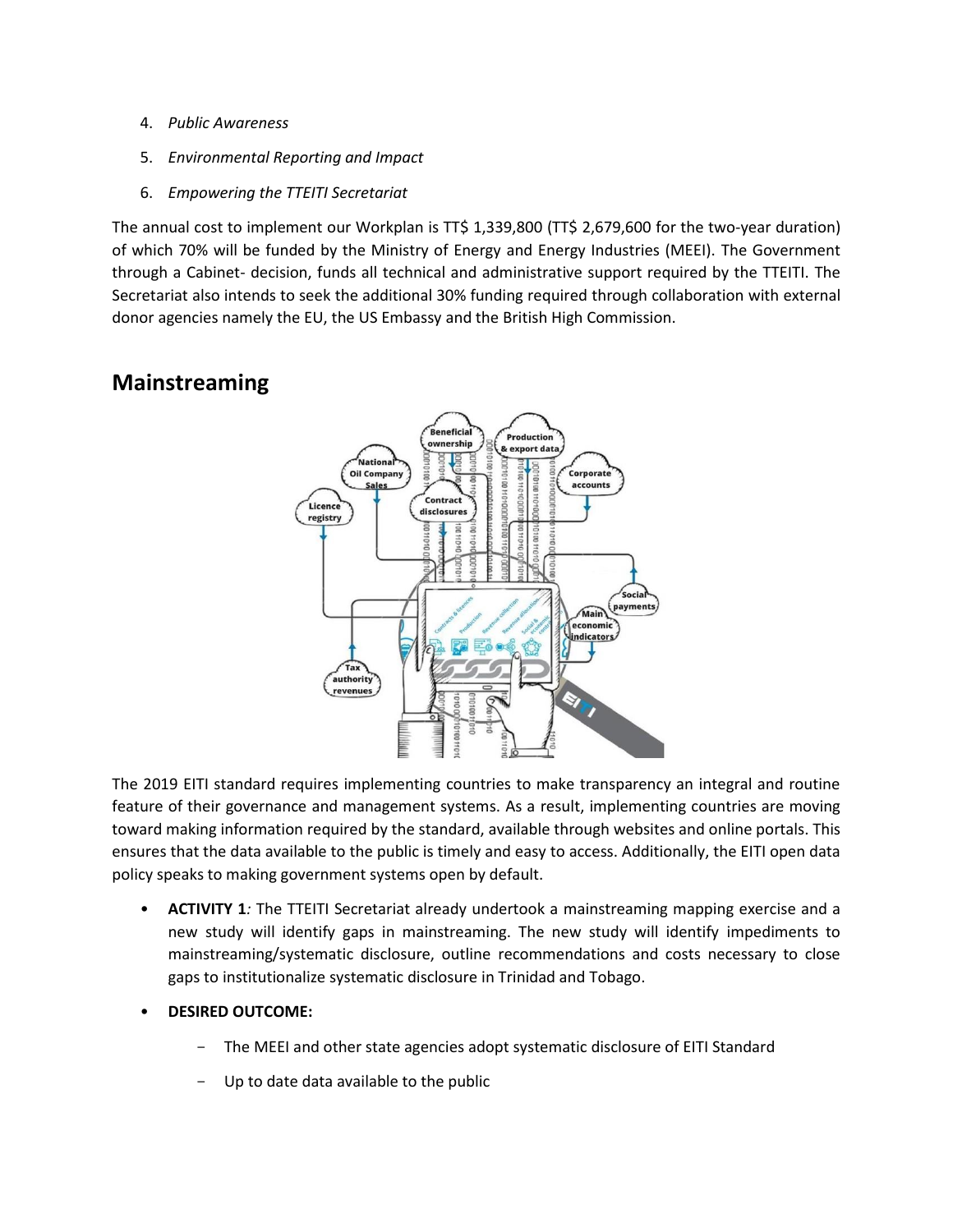- **TIMELINE:** (Q3 2021 –Q4 2022)
- **ANNUAL COST:** TT\$ 130,000 (TT\$ 260,000 for the two-year duration)
- **ACTIVITY 2:** A stakeholder engagement campaign to sensitize key stakeholders on importance and value of mainstreaming.
- **DESIRED OUTCOME:**
	- a) The MEEI and other state agencies prioritizes the TTEITI's requests on mainstreaming and recommendations of TTEITI Independent Auditor/Administrator.
	- b) The EITI and mainstreaming is viewed as a necessary/useful initiative.
- **TIMELINE**: Q1 2021 Q4 2022
- **ANNUAL COST:** TT \$30,000 (TT\$ 60,000 for the two-year duration)
- **ACTIVITY 3:** Reconciliation exercise
- **DESIRED OUTCOME:** Independently verified information on oil and gas revenue

#### - **UPTODATE DATA AVAILABLE TO THE PUBLIC**

- **TIMELINE:** Q3 2021 Q1 2022
- **ANNUAL COST:** TT \$821,000 (TT\$ 1,642,000 for the two-year duration)

#### **Mining Sector Participation**

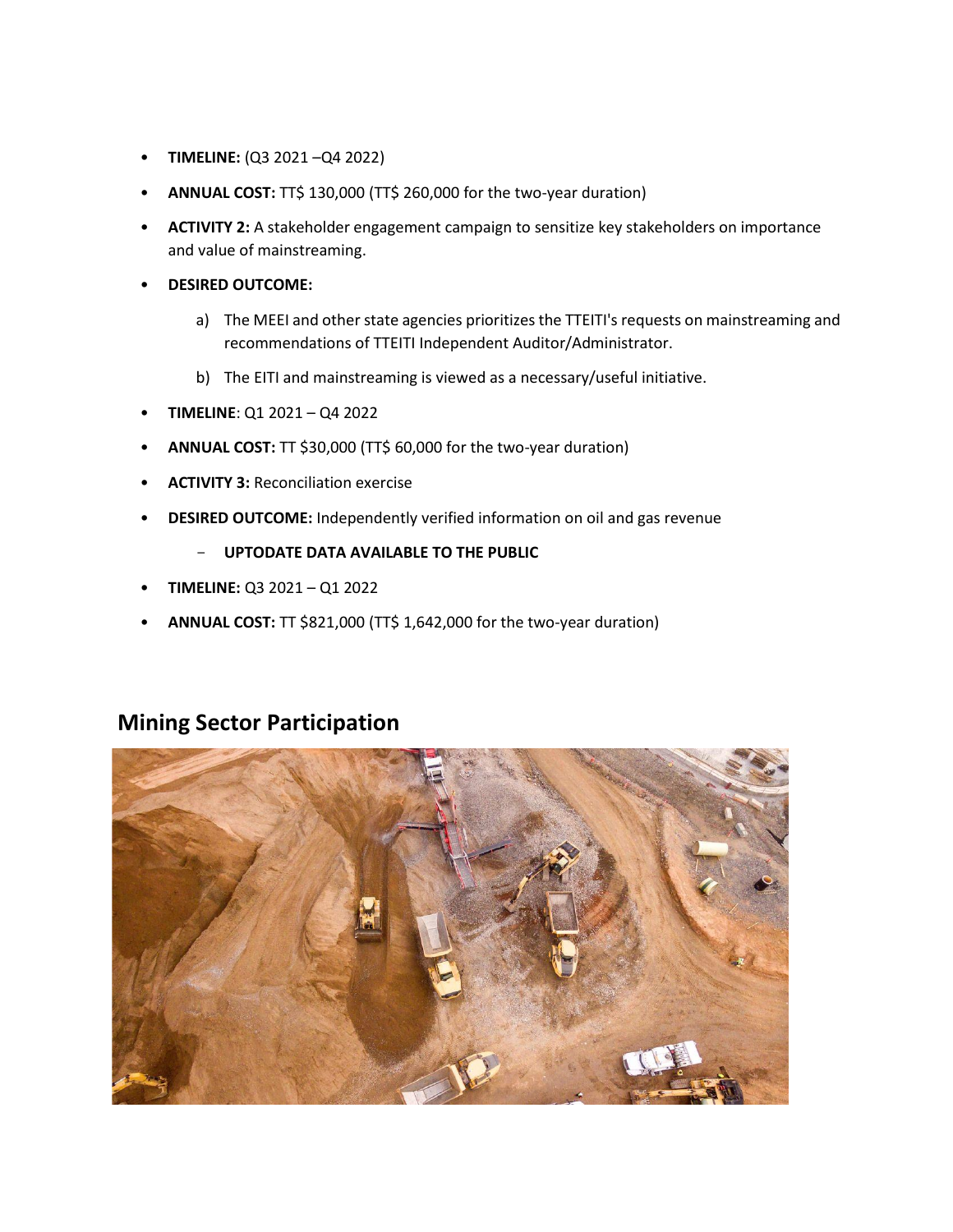At present TTEITI, has not been successful at reconciling revenues and payments from the mining sector. There are approximately 80 mining companies of which only 5 are accounted for in EITI reporting. Increasing the number of companies that report is an important step towards greater transparency within the mining sector.

- **ACTIVITY 4:** Develop and deploy an engagement strategy for the mining sector, along with exploring other actions with the TTEITI's Strategic Communications Agency and SC.
- **DESIRED OUTCOME:** More mining companies report to the EITI. (Target number: 2 new companies annually)
- **TIMELINE:** Q1 2021- Q1 2023
- **ANNUAL COST:** TT\$ 79,600 (TT\$ 159,200 for the two-year duration)

## **Legislative Change**



In order to foster a culture of transparency within the extractive sector legislative change is essential. Under the EITI Standard 2019 contract transparency changed from an encouraged practice, to a requirement where all implementing countries are required to publish contracts signed or amended after January 1<sup>st</sup>, 2021. In Trinidad and Tobago contracts, licenses and PSCs are confidential documents. A legal barrier exists within the Petroleum Act Chap. 62:01 section 35 and the Freedom of information Act Chap 22:02 section 31. The TTEITISC has recently advocated for new production sharing contracts to contain EITI clauses requiring companies to disclose their beneficial owners and revenue payments. Despite this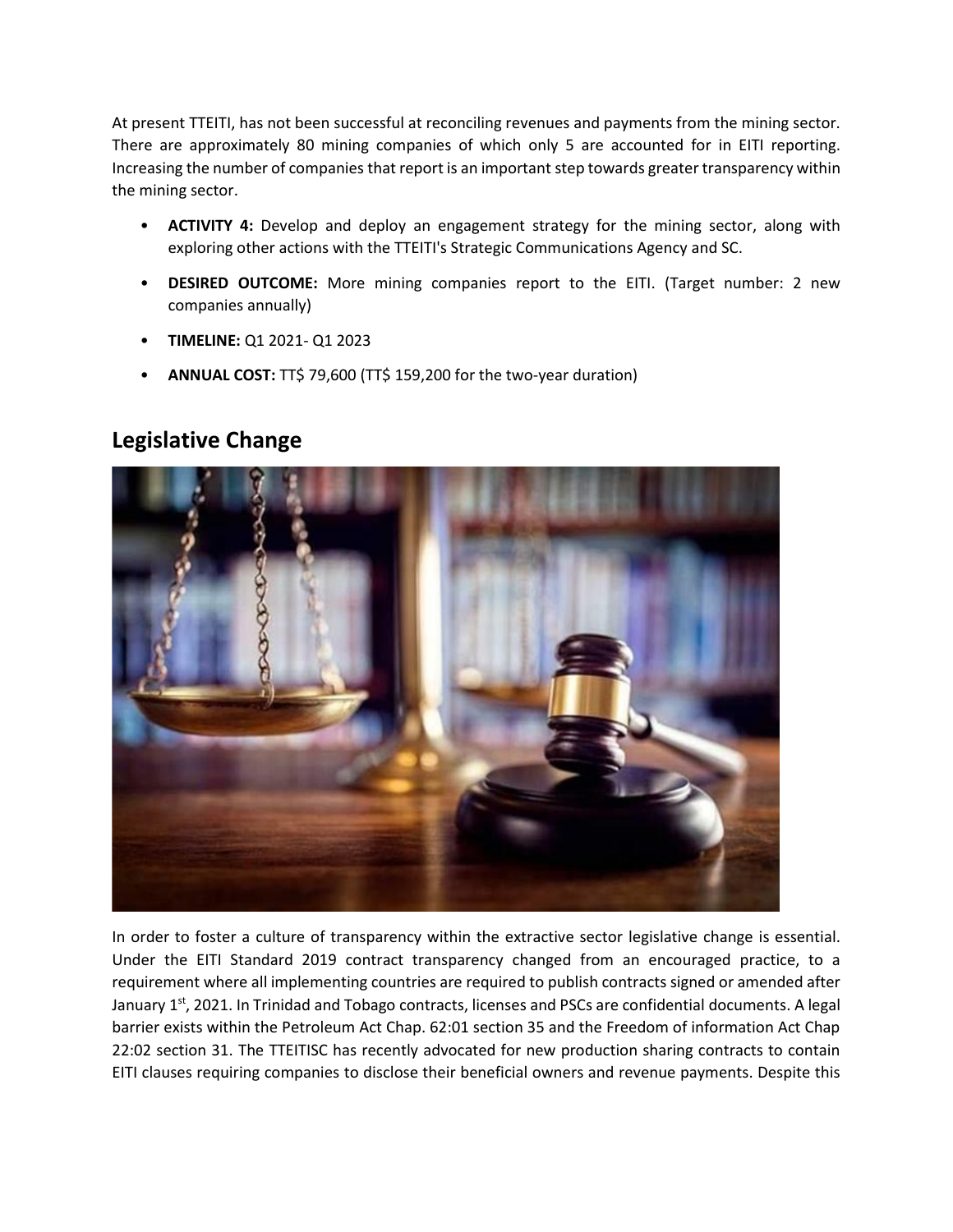step, the TTEITISC will seek additional legal research to help convince stakeholders on the value of legislative change.

- **ACTIVITY 5:** Develop an updated legal opinion on EITI Legislation in relation to the Petroleum Act and Income Tax Act.
- **DESIRED OUTCOME:** EITI reporting is made a mandatory requirement and/or EITI clauses are included in new Production Sharing Contracts and E&P Licenses.
- **TIMELINE:** Q1 2021- Q1 2022
- ANNUAL COST: TT\$ 25,000 (TT\$ 50,000 for the two-year duration) Funding will be contingent on grants from donor agencies.
- **ACTIVITY 6:** Devise and adopt a new approach to advance EITI Legislation. This action will be a collaborative effort between the Strategic Communications Agency and the TTEITISC.
- **DESIRED OUTCOME:** The EITI Independent Administrator and the Auditor General are given access to the BIR's data and key stakeholders embrace mandatory EITI disclosure.
- **TIMELINE:** Q1 2021- Q1 2023
- **ANNUAL COST:** TT\$ 15,000 from communication budget (TT\$ 30,000 for the two-year duration)



#### **Public Awareness**

The EITI Standard 2019 (Requirement 1.3 (a)), states that …" Civil society must be fully, actively and effectively engaged in the EITI process." Over the years we innovated how we engage the public via our reports, key messages and our online presence. This has resulted in a greater level of interest and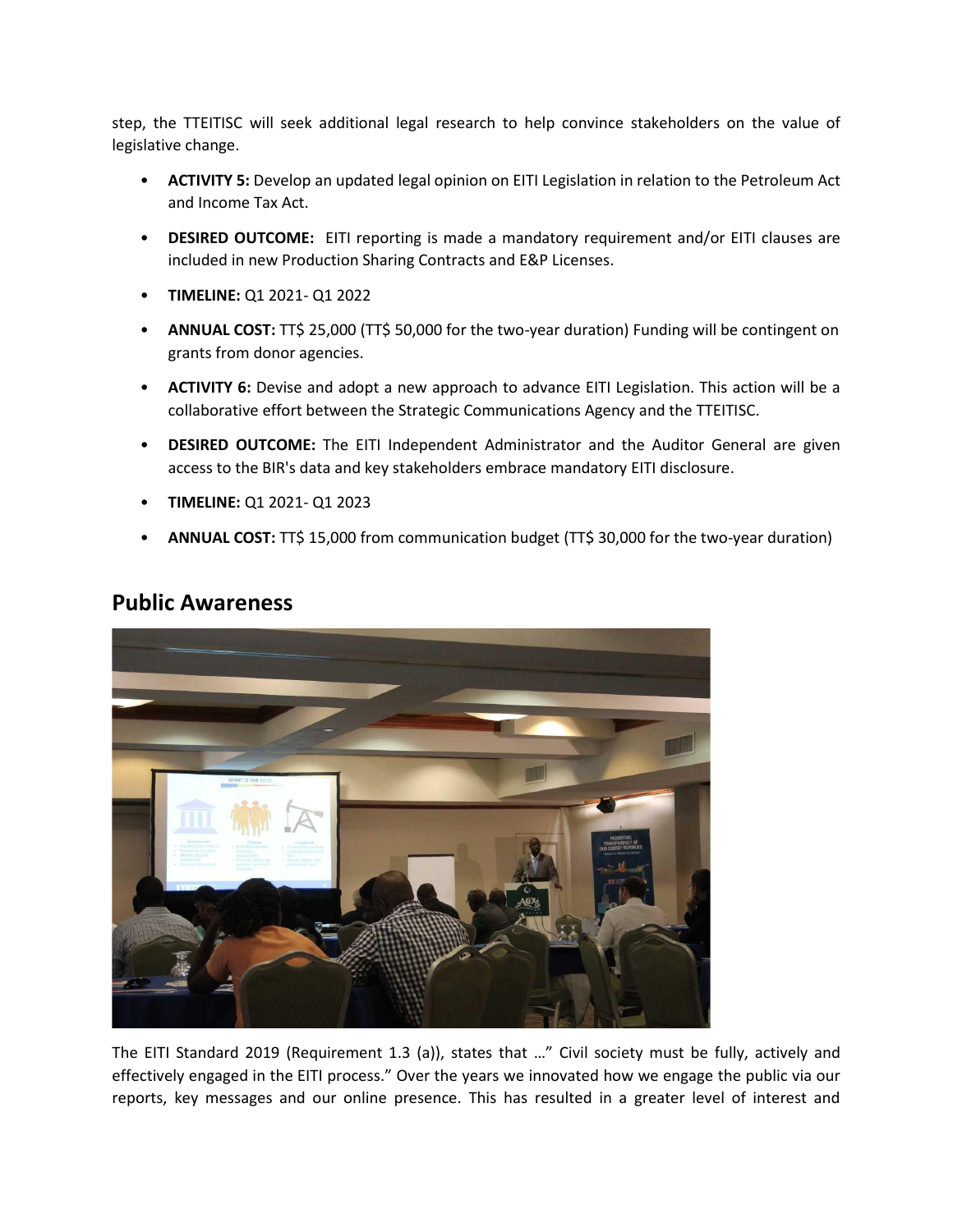engagement but there are gaps that exist. Public awareness is of the utmost importance to foster interest around the effective management of energy sector resources.

- **ACTIVITY 7:** Communications Agency to develop a communications strategy for TTEITI to inform engagement with public, other key stakeholders and roll out of select activities. Issues for engagement include contract transparency, participatory budgeting and fiscal transparency.
- **DESIRED OUTCOME:** 
	- a) TTEITI information is used in public debate to promote better management of energy sector resources and the TTEITI is recognized as the preferred data source on extractive sector issues for a wider cross section of civil society.
	- b) Increased buy-in and awareness of TTEITI by local and regional stakeholders including Parliamentarians, media, civil society and extractive companies.
- **TIMELINE:** Q1- Q2 2021 for communication strategy. Q1 2021-Q1-2023 for activities.
- **ANNUAL COST:** TT\$ 104,200 (TT\$ 208,400 for the two-year duration)



## **Environmental Reporting & Impact**

The EITI Standard 2019 (Requirement 6.4) states that "Implementing countries are encouraged to disclose information on the management and monitoring of the environmental impact of the extractive industries. This could include:

a) An overview of relevant legal provisions and administrative rules as well as actual practice related to environmental management and monitoring of extractive investments in the country. This could include information on environmental impact assessments, certification schemes, licenses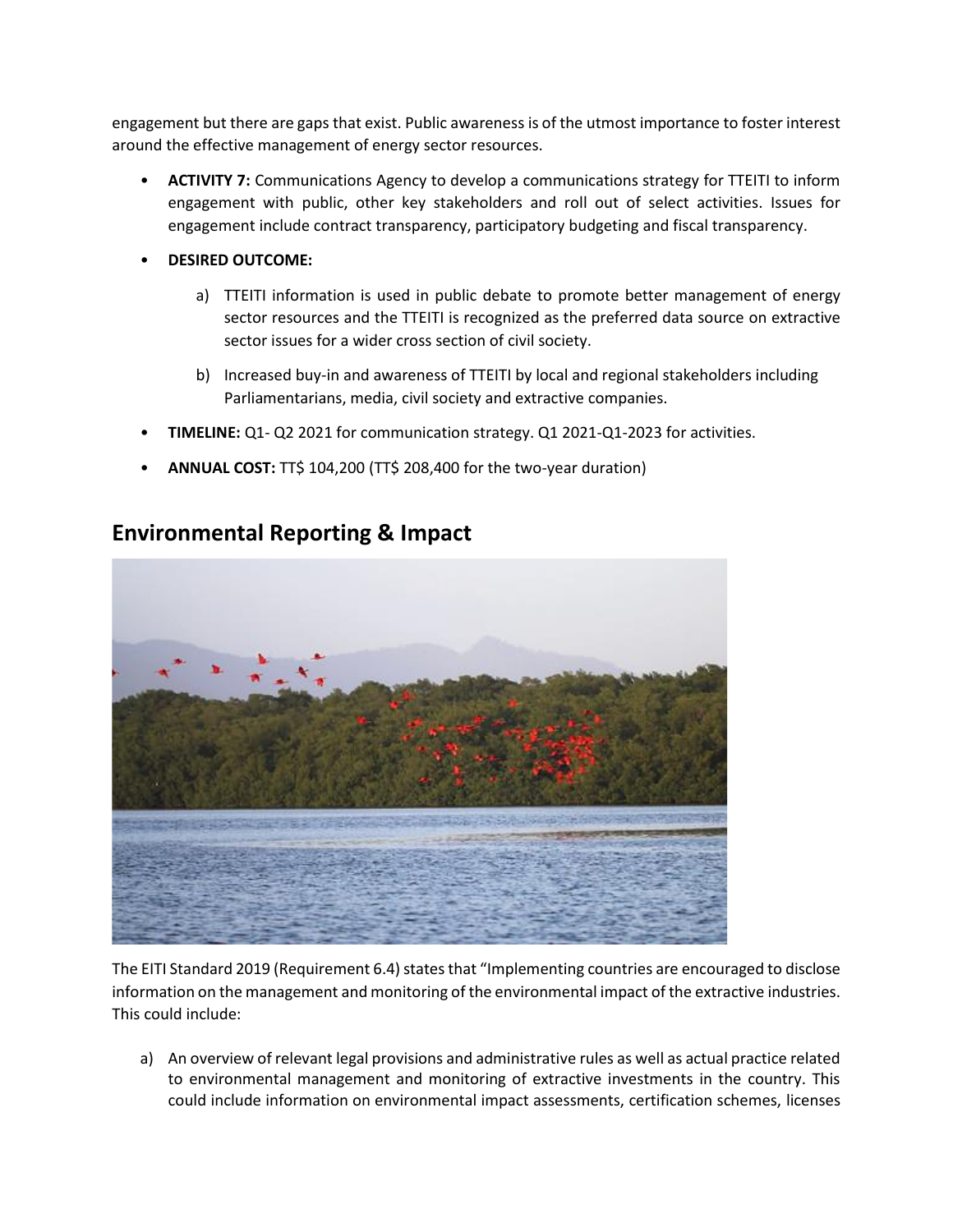and rights granted to oil, gas and mining companies, as well as information on the roles and responsibilities of relevant government agencies in implementing the rules and regulations. It could further include information on any reforms that are planned or underway.

b) Information on regular environmental monitoring procedures, administrative and sanctioning processes of governments, as well as environmental liabilities, environmental rehabilitation and remediation programmes."

Given the changes to the Standard and focus on environmental disclosures, the TTEITISC deems it necessary to fulfil new EITI Standard obligations while mainstreaming environmental disclosure into the EITI reporting process. There is room for greater civil society and public knowledge of the gaps in environmental data disclosures, regulatory practice and the country's status in fulfilling its international climate change obligations.

- **ACTIVITY 8:** Conduct environmental reporting pilot with select companies disclosing information on key environmental indicators.
- **DESIRED OUTCOME:** More companies disclose environmental data through the EITI process. (Target number: 2 new companies annually).
- **TIMELINE**: Q1 2021 Q1 2023
- **ANNUAL COST:** TT\$ 10,000
- **ACTIVITY 9:** Conduct study on the environmental impact of mining.
- **DESIRED OUTCOME:** The study informs civil society, extractive companies and State regulatory agencies on actions necessary to address environmental risks associated with mining sector activity.
- **TIMELINE**: Q1 2021 Q1 2022
- **ANNUAL COST:** TT\$ 90, 000 (contingent on grant funding)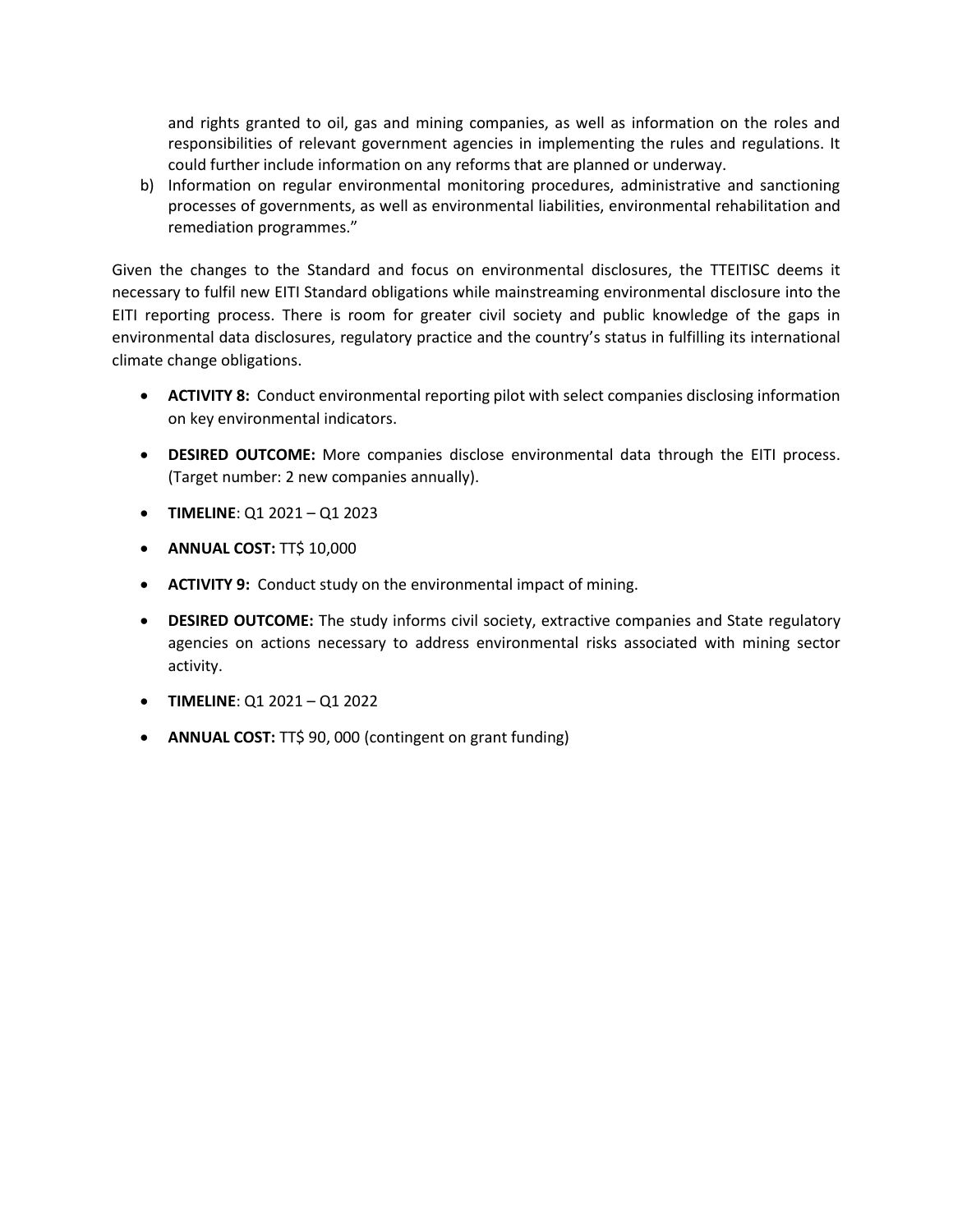#### **An Empowered Secretariat**



The TTEITI Secretariat plays a vital supporting role to the TTEITI Steering Committee. This team devotes itself to carrying out the legwork required for EITI implementation in Trinidad and Tobago. The functions of the Secretariat are as follows:

- 1. Acquire donor grant funding.
- 2. Plan and execute all outreach events.
- 3. Innovative to become more relevant to the public.
- 4. Collect non-public data and conduct research for our fiscal reports.
- 5. Instrumental in planning for T&T EITI International validation.
- 6. Build rapport with key decision-makers and various stakeholders.

In December 2020, the team held a staff retreat which was a key focus area of the 2019-2020 workplan. Everyone benefitted from the experience and we developed several team commitments.

- **ACTIVITY 10:** A facilitated Secretariat retreat to identify internal challenges and to propose solutions for optimal team and capacity building. Additionally, identify training opportunities for team members and foster a more collaborative work culture. There is also the need to improve security of tenure/contracts of the team.
- **DESIRED OUTCOME:** Consistent actions are taken by the Secretariat, TTEITISC and MEEI to ensure that the Secretariat functions effectively.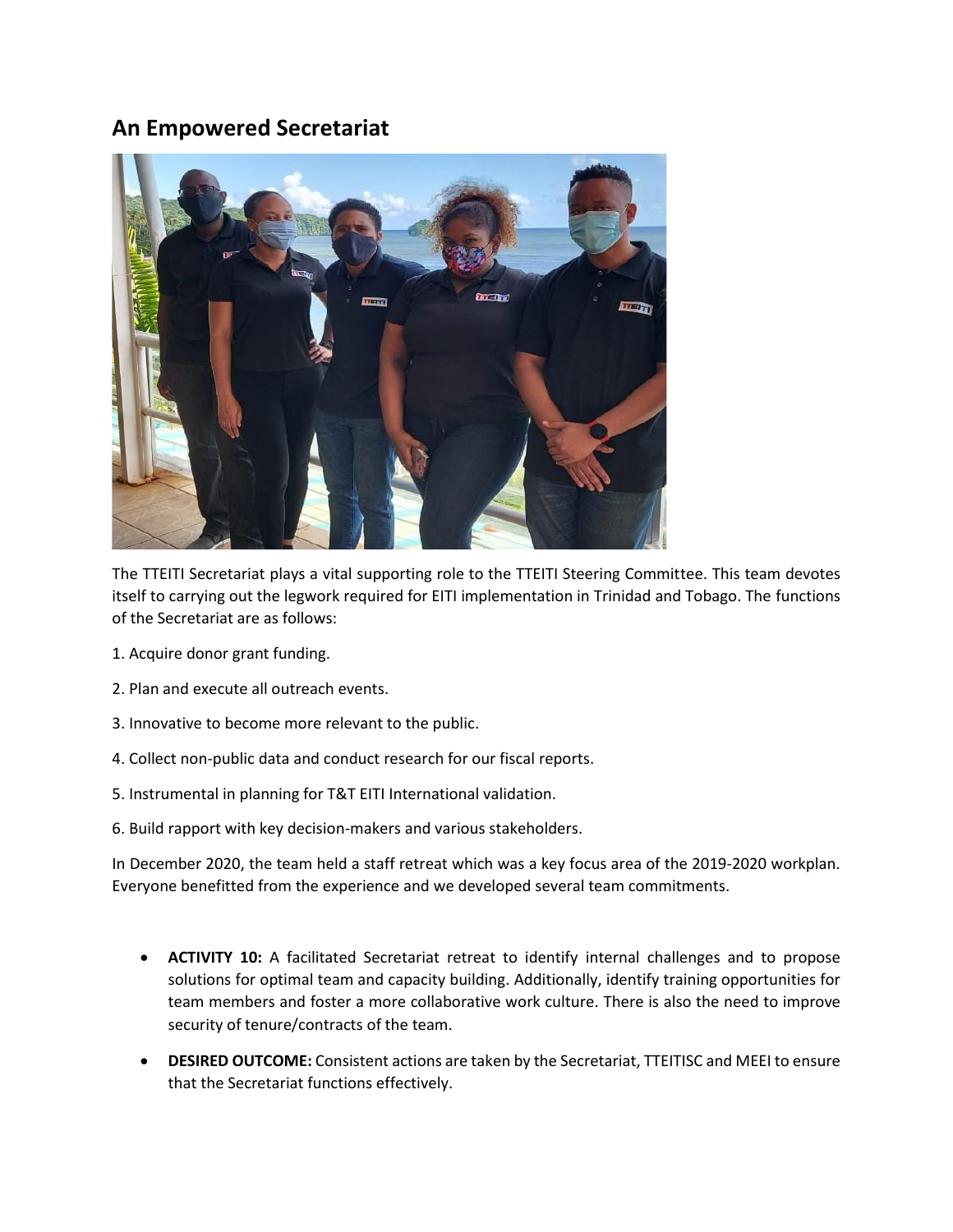- **TIMELINE:** Q4 2021 and Q4 2022
- **ANNUAL COST:** TT\$ 35,000 (TT\$ 70,000 for the two-year duration)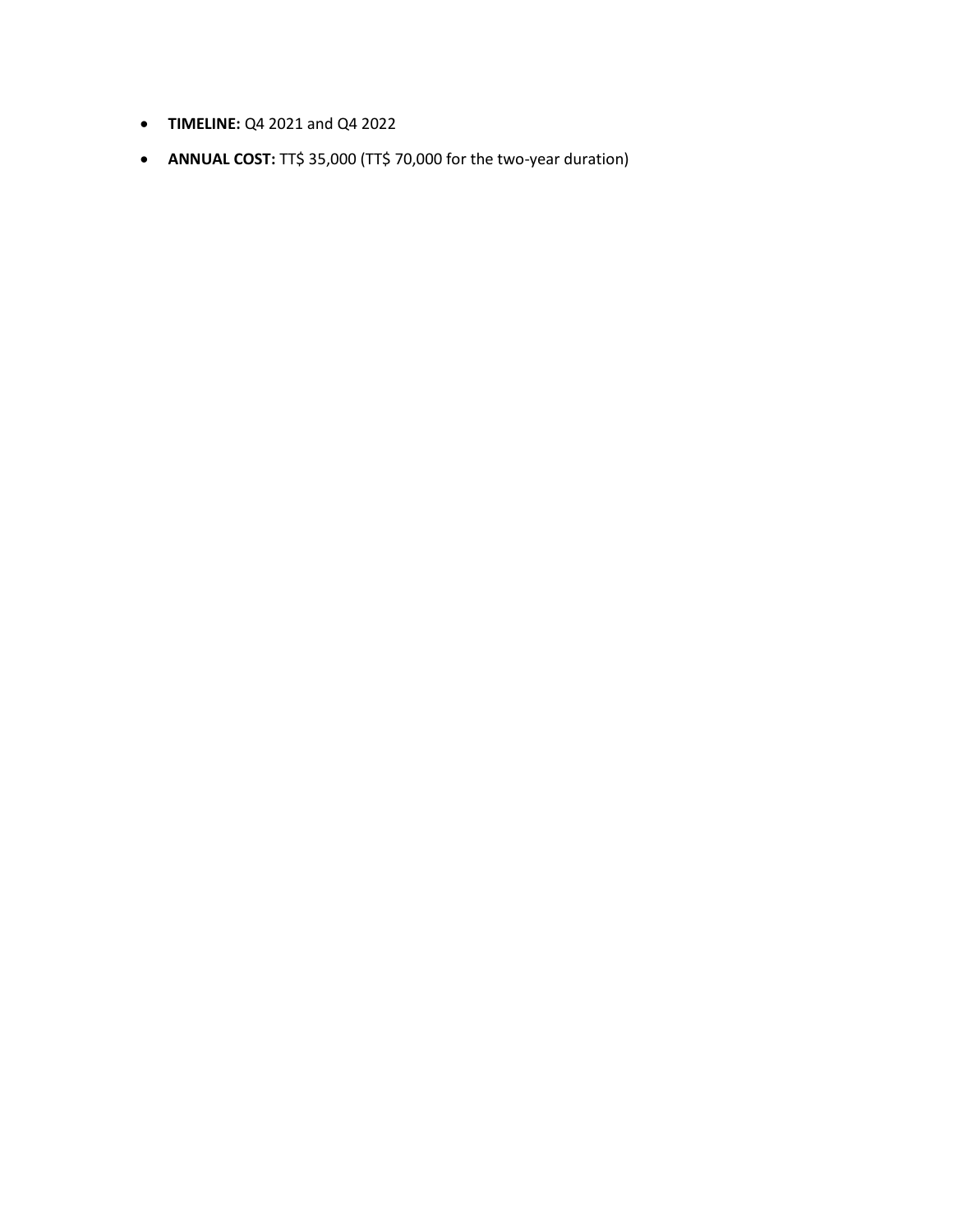# **Appendix- Summary Workplan Activities**

| Mainstreaming                                                                                       |                                                                                                                                  |                                   |                    |  |  |
|-----------------------------------------------------------------------------------------------------|----------------------------------------------------------------------------------------------------------------------------------|-----------------------------------|--------------------|--|--|
| <b>Activity</b>                                                                                     | <b>Desired Outcome</b>                                                                                                           | <b>Timeline</b>                   | <b>Annual Cost</b> |  |  |
| Study to identify impediments to<br>mainstreaming                                                   | MEEI and other state agencies<br>adopt systematic disclosure of EITI<br>Standard/up to date data available<br>to the public      | Q3 2021 - Q4 2022<br>\$130,000.00 |                    |  |  |
| <b>Reconciliation Exercise</b>                                                                      | Up to date Independently verified<br>information on oil &gas revenue<br>available to the public                                  | Q3 2021 - Q1 2022                 | \$821,000.00       |  |  |
| A stakeholder engagement<br>campaign to key stakeholders on<br>importance/value of<br>mainstreaming | The MEEI and other state agencies<br>prioritizes mainstreaming                                                                   | Q1 2021 - Q4 2022                 | \$30,000.00        |  |  |
| <b>Mining Sector Participation</b>                                                                  |                                                                                                                                  |                                   |                    |  |  |
| <b>Activity</b>                                                                                     | <b>Desired Outcome</b>                                                                                                           | <b>Timeline</b>                   | <b>Annual Cost</b> |  |  |
| Develop engagement strategy for<br>the mining sector                                                | 2 additional mining companies<br>reporting annually                                                                              | Q1 2021 - Q3 2022                 | \$79,600.00        |  |  |
| <b>Legislative Change</b>                                                                           |                                                                                                                                  |                                   |                    |  |  |
| <b>Activity</b>                                                                                     | <b>Desired Outcome</b>                                                                                                           | <b>Timeline</b>                   | <b>Annual Cost</b> |  |  |
| Develop legal opinion on EITI<br>Legislation in relation to the<br>Petroleum Act and Income Tax Act | EITI clauses included in new<br><b>Production Sharing Contracts and</b><br>E&P Licenses/EITI reporting made<br>mandatory         | Q1 2021-Q1 2022                   | \$25,000.00        |  |  |
| Devise and adopt a new approach<br>to advance EITI Legislation                                      | The EITI IA and the Auditor<br>General given access to the BIR's<br>data / key stakeholders embrace<br>mandatory EITI disclosure | \$15,000.00<br>Q1 2021-Q1 2023    |                    |  |  |